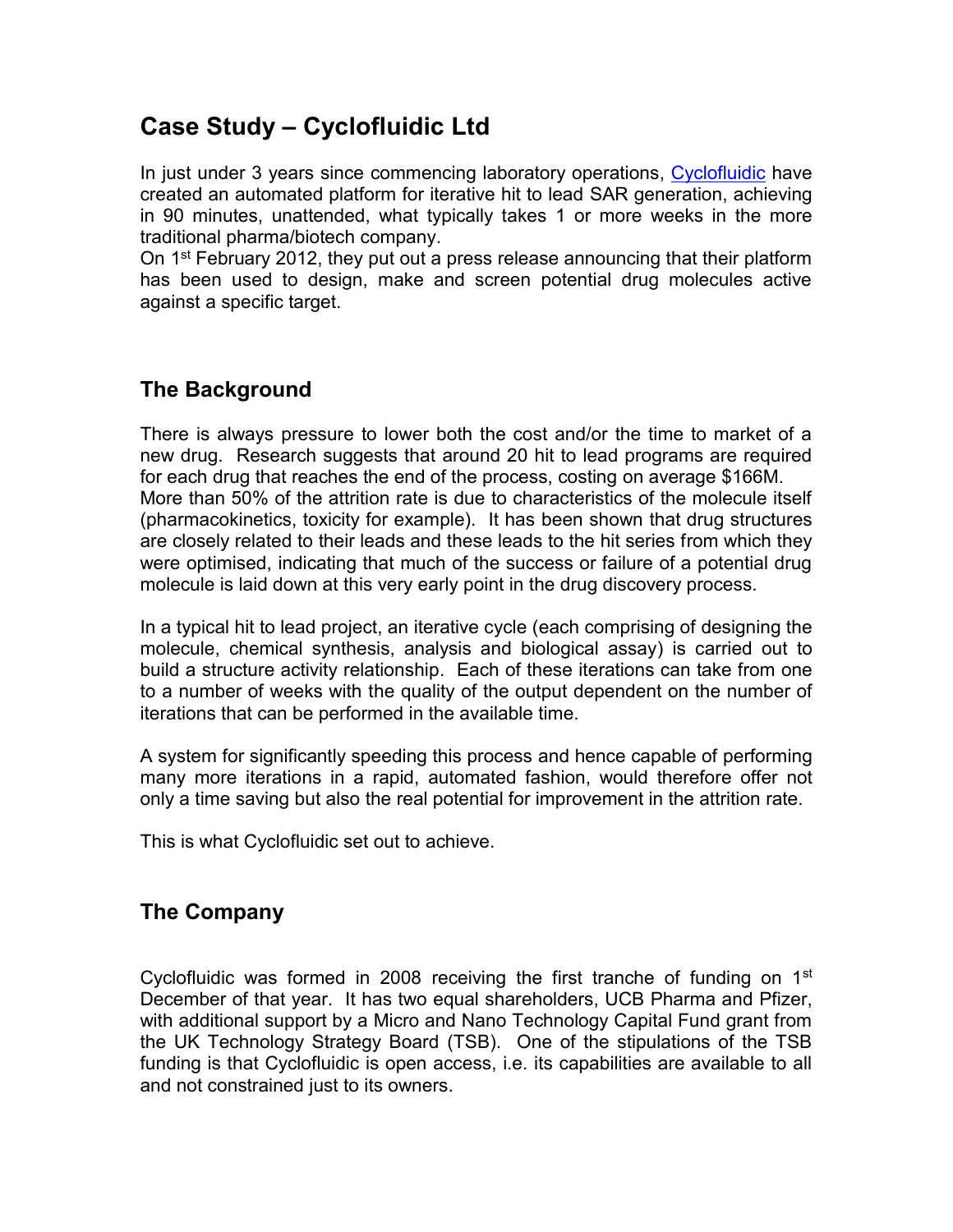In three years the company has come a very long way, addressing numerous technical challenges en route, and has recently announced the successful completion of their first fully automated experiment, generating drug like molecules active against thrombin, a target associated with stroke.

As Chief Operating Officer Dave Parry puts it "We got where we expected to be by now (in fact we're ahead of schedule)". But when asked which, if any of the technical steps along the way proved more difficult than expected, he laughs. "Most of them".

## **The Approach**

In essence, the Cyclofluidic approach is to create an automated iterative system which can synthesise candidate molecules, test against a biological assay and then, via a suitable algorithm, decide what molecule to synthesise next to get closer to the optimum.



The resulting platform consists of

- An automated reactant store giving access to 1 million potential molecules
- a [Vapourtec R Series](http://www.vapourtec.co.uk/products/rseriessystem) Flow Chemistry system
- HPLC purification
- Mass Spec Driven Collection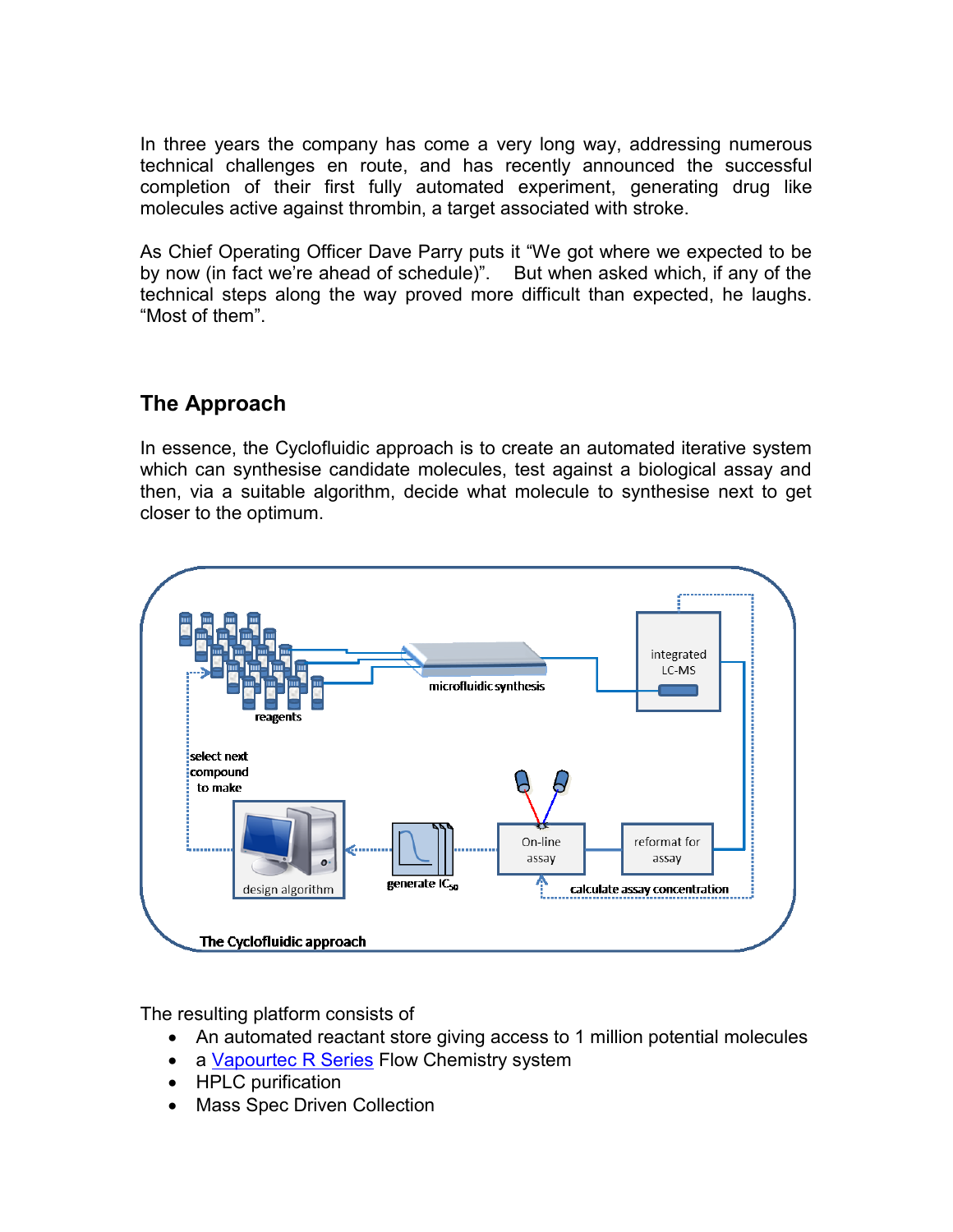- ELSD for quantification
- A microfluidic chemistry biology interface module
- Biological activity determination using the online assay
- An integral design algorithm to determine the next molecule that should be made
- A master control program to control and schedule the various platform components, including the selection of synthesis and analysis conditions.

Typically the entire cycle time is 60 – 90 minutes with the flow chemistry reactions taking 10 – 30 minutes, the remainder for purification, analysis and the biological assay.

At the time of writing, Cyclofluidic have two such platforms, one a production platform that is run almost continuously for the generation of medicinal chemistry SAR data and a second used for continuing development work.

The longest completely unattended run that had been performed at the time of writing was 62 hrs having initiated the platform on a Friday afternoon and returned to the laboratory on the Monday morning to the continuing experiment.

Because the equipment platform is now readily scaleable, the long term throughput bottleneck is the availability of the experienced staff who can prepare a project for running on the system. And as you might expect, Cyclofluidic are currently recruiting.

#### **Why Vapourtec ?**

The choice to go for a Vapourtec R Series flow chemistry system was based on 3 criteria. .

Firstly, the decision to go for an off the shelf system. An in house "built from scratch" flow system would have theoretically given Cyclofluidic total freedom to define the entire performance envelope, but there would be a quantity of wheel re-inventing to be done, and it was important that there was already plenty of evidence of the effectiveness of the flow platform. With such a large (more than 120) installation base and a significant number (>50 at the time) of publications it was clear that the Vapourtec platform had been widely shown to be effective.

Secondly, the system needed to be flexible. The ability to easily reconfigure up to 4 reactors in any combination of temperature range, homogeneous or heterogeneous etc, meant that the Vapourtec system would be able to adapt to the different needs that may arise.